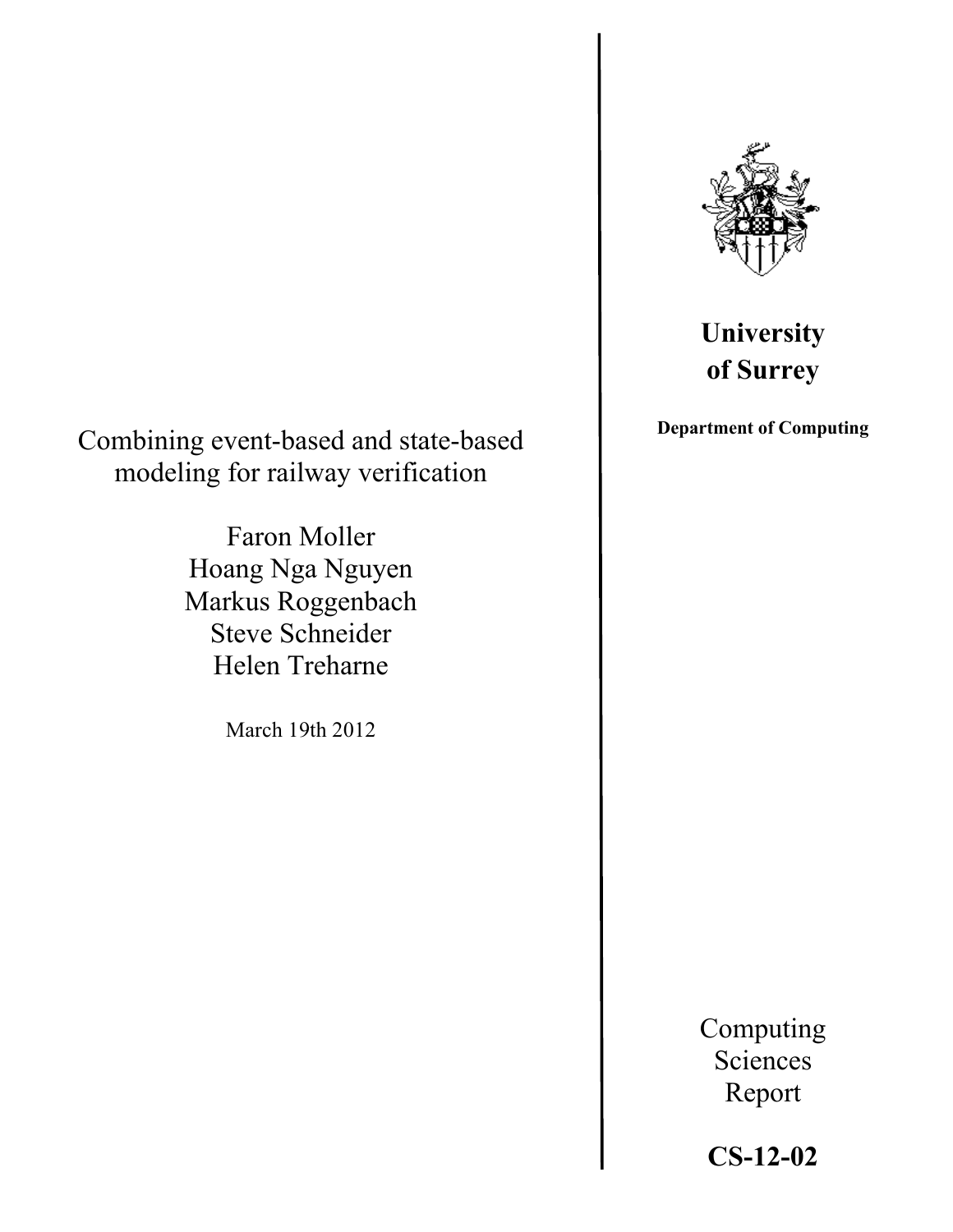## Combining event-based and state-based modelling for railway verification

Faron Moller<sup>1</sup>, Hoang Nga Nguyen<sup>1</sup>, Markus Roggenbach<sup>1</sup>, Steve Schneider<sup>2</sup>, and Helen Treharne<sup>2</sup>

> <sup>1</sup> Swansea University, Wales, UK <sup>2</sup> University of Surrey, England, UK

Abstract. This paper is concerned with the formal modelling of signalling and point control in the domain of railway engineering. Rules for handling interlocking to ensure railway safety and liveness are often intricate and challenging to verify. We develop a CSP*||*B model taking a "natural modelling" approach, where the models are as close as possible to the domain model, providing traceability and ease of understanding to the domain expert. This leads to a natural separation between the global modelling of the tracks in B, and the CSP encapsulation of the local views of the individual trains following the driving rules. The approach is illustrated through a small case study (Mini-Alvey), and the model provides verification through formal proofs or informative counter example traces if verification fails.

## 1 Introduction

Formal verification of railway control software has been identified as one of the "Grand Challenges" of Computer Science [9]. But in respect of this challenge, a question has been asked by the community: "Where do the axioms come from?" [5]. Bluntly expressing a view common to the Formal Methods community, Paulson states, "I have seen many pieces of work spoilt by unrealistic models, incorrect axioms or proofs of irrelevant properties" [15]. The modelling of systems, as well as of proof obligations, needs to be *faithful*.

Faithfulness relates to a variety of concerns. Axioms must be traceable to the informal domain description. The model must be formulated in a way that the reader can maintain a clear overview. The model must provide the *right* level of abstraction for the properties to be shown: details that cannot destroy the property should be left out, it must be possible for the properties to hold or to be wrong. The proof steps should have a meaningful interpretation within the original domain (an invariant has a meaning in the real world). The formal model should be accessible to the domain experts (under minimal guidance). Finally, it should be easy to switch between the real world and the modelling world.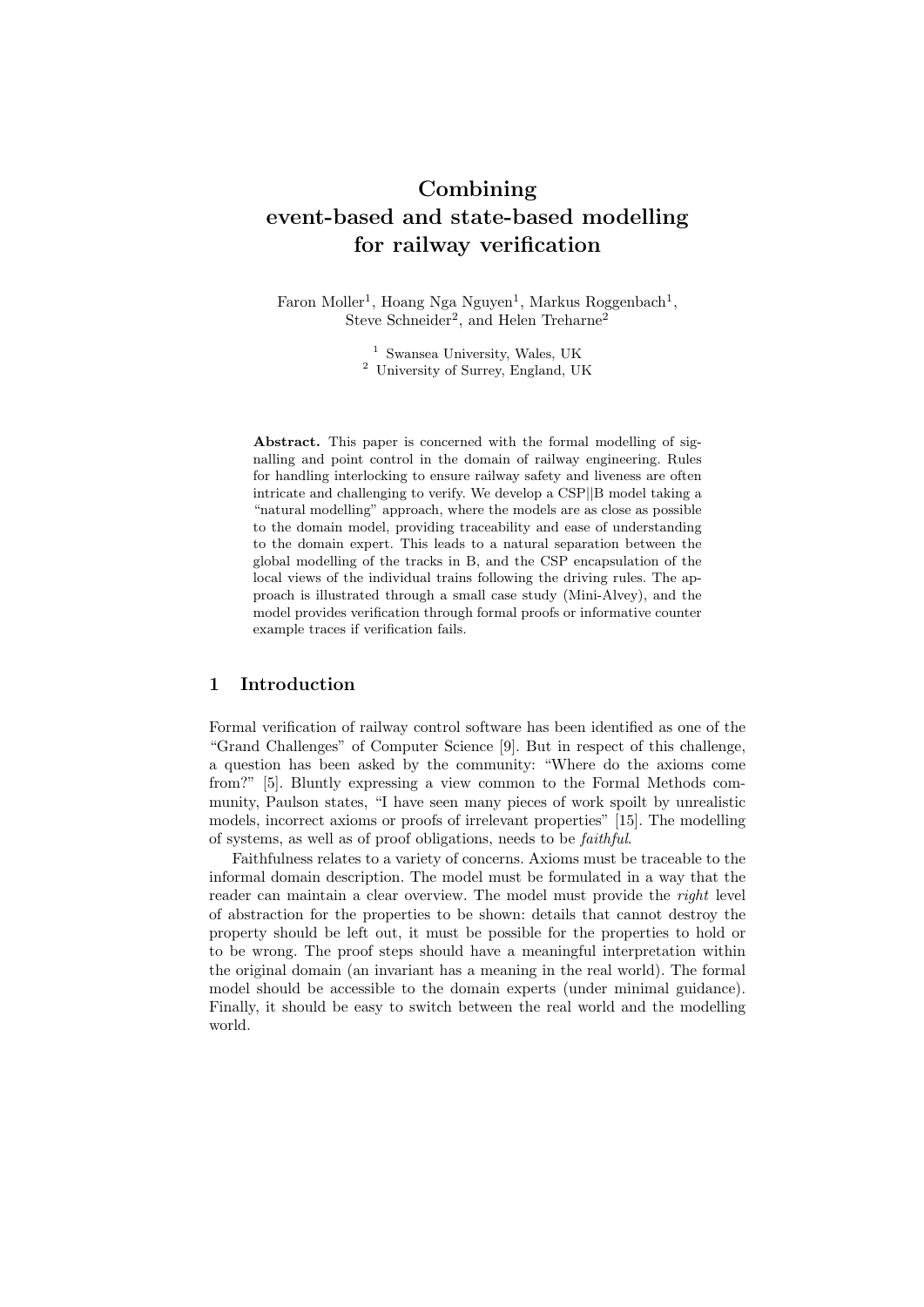Our paper reports on a case study in cooperation with the company Invensys Rail, where railway engineers and computer scientists together undertake the exercise of domain engineering (Section 2) and formal modelling (Section 3). Here, we use CSP*||*B [16], which combines event-based with state-based modelling. This leads to a "natural modelling" approach, where the models are as close as possible to the domain model, providing traceability and ease of understanding to the domain expert. The verification tool ProB allows us to analyze the obtained model for safety and liveness and provides meaningful counter example traces if appropriate (Section 4). We relate our approach to previous studies (Section 5) carried out in either a purely event-based or in a purely state-based setting.

## 2 Informal description of the railway domain

Physically, a railway consists of (at least) four different components; see Figure 1. The *Controller* selects routes for trains. The *Interlocking* serves as a safety mechanism with regards to the Controller and, in addition, controls and monitors the Track equipment. The *Track equipment* consists of elements such as signals, points, and track circuits: signals can show green or red (the yellow aspect of a signal is not modelled since we are only interested in whether a train is authorized to enter a section); points can be in normal position (leading trains straight ahead) or in reverse position (leading trains to a different line) and track circuits detect if there is a train on a track. Finally, *Trains* have a driver who determines their behaviour.



The Controller can request that the Interlocking sets a specific route. If the requested route is safe to set, the Interlocking will set the

Fig. 1. Information flow.

points and signals accordingly and will give a positive response to the Controller; should the requested route be unsafe, the response will be negative. In order to determine if it is safe to set a route, the Interlocking considers point positions, semaphores<sup>3</sup> that can lock a point, and the track occupation. For simplicity, in this study we make the following (unrealistic) Assumption 1: *Track equipment reacts instantly and is free of defects.* With this assumption, the Interlocking has only to consider the track occupation as an input from the Track equipment. The train driver decides if the train moves forward or halts. Here, so-called *Driving Rules* (formulated by the railway authorities) say that, e.g., *the driver shall stop at a red signal, and may proceed at a green signal.* The driver can decide to halt at a green signal, e.g., because there are cattle on the tracks (not unheard

<sup>3</sup> A semaphore is a type of railway signal in this context.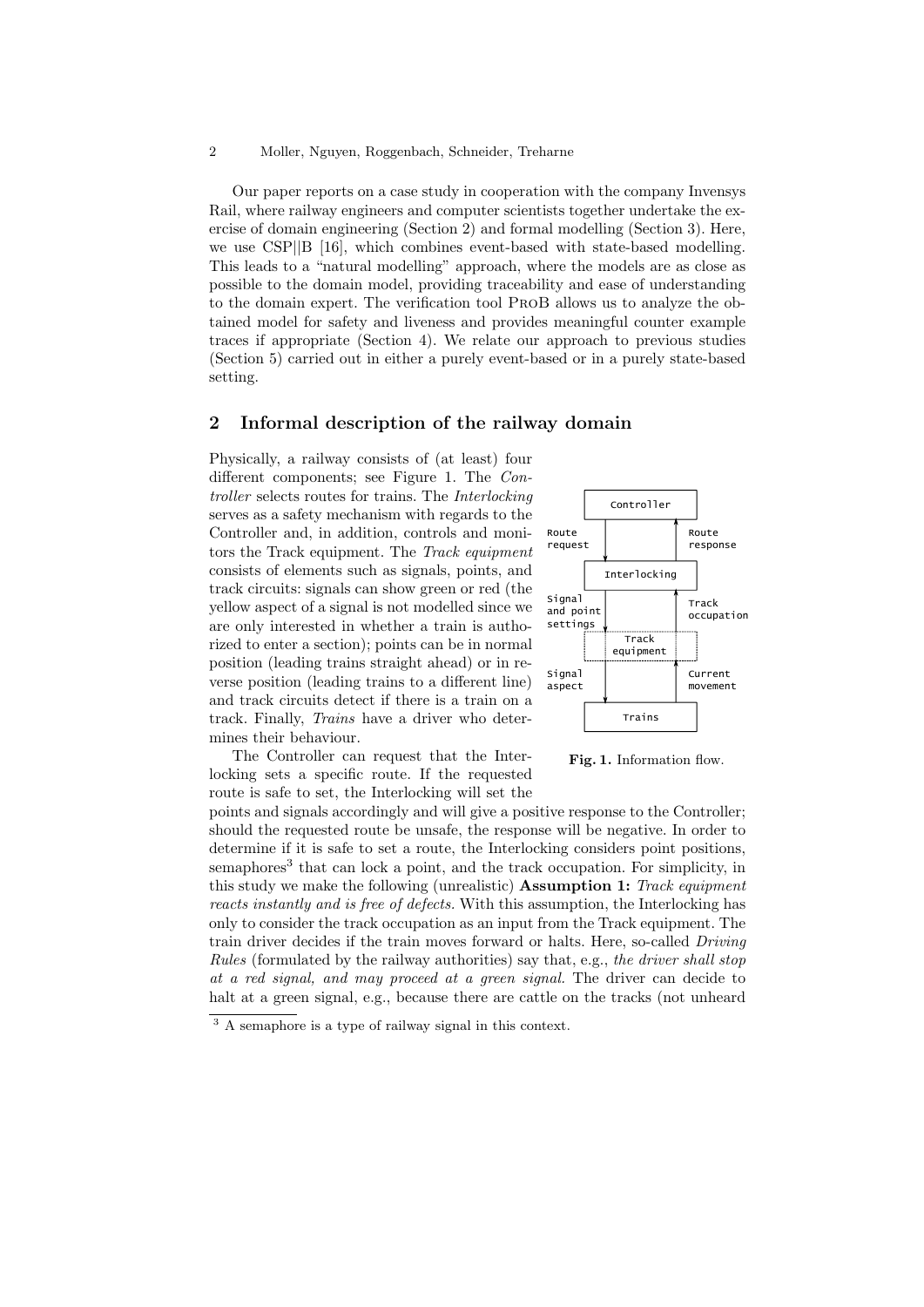of in Wales). The current movement of the train is observed by the track circuits. Assumption 1 allows us to abstract from the Track equipment layer, which therefore is depicted with a dashed box in Figure 1.

Railways are built according to a *Track plan*. Figure 2 depicts a prominent



Fig. 2. Mini-Alvey.

example referred to in the literature as the Mini-Alvey track plan [19, 17]. This plan shows various tracks (TAB, TAC, TAD, . . . ), signals (S8, S12, S14), and points (p201, p202). Notice that points carry two names, e.g., p201 and TAB: as a point, they are in normal or reverse position, whereas as a track circuit, they detect if they are occupied by a train. Signal engineers define which routes shall be possible in a track plan. A *route* is a (directed) path in a track plan which leads from one signal to the next signal; e.g., referring to the tables in Figure 2, the tracks TAZ, TAB, TAC together form route 8B from signal S8 to signal S12. With regards to the interplay between tracks and routes, we make here Assumption 2: *The set of routes uses tracks in only one direction.* Many real world track plans have this property; an end station, however, violates it. In Figure 2 we assume that trains can move only in a clockwise direction and thus Assumption 2 holds. Control tables define when an interlocking is allowed to set a route. They define point positions and which tracks need to be free. For route 8B, for instance, it is required that point 201 is in normal position and that all of the tracks TAZ, TAB, and TAC are clear.

To avoid reductions in journey time and capacity, the points of a route are "released" behind a train. To this end, signalling engineers implement *release tables* in the interlocking. For instance, point p201 on route 8B can be released after a train has completely passed the point (TAB is free) and is on track TAC (TAC is occupied).

The interlocking performs an infinite control loop in three steps: read inputs, process data, and provide outputs. The cycle time of a real world interlocking is in the order of one second. As we can see from Figure 1, the inputs to an interlocking are route requests and track occupation, and its outputs are route responses as well as signal and point settings. We make the following realistic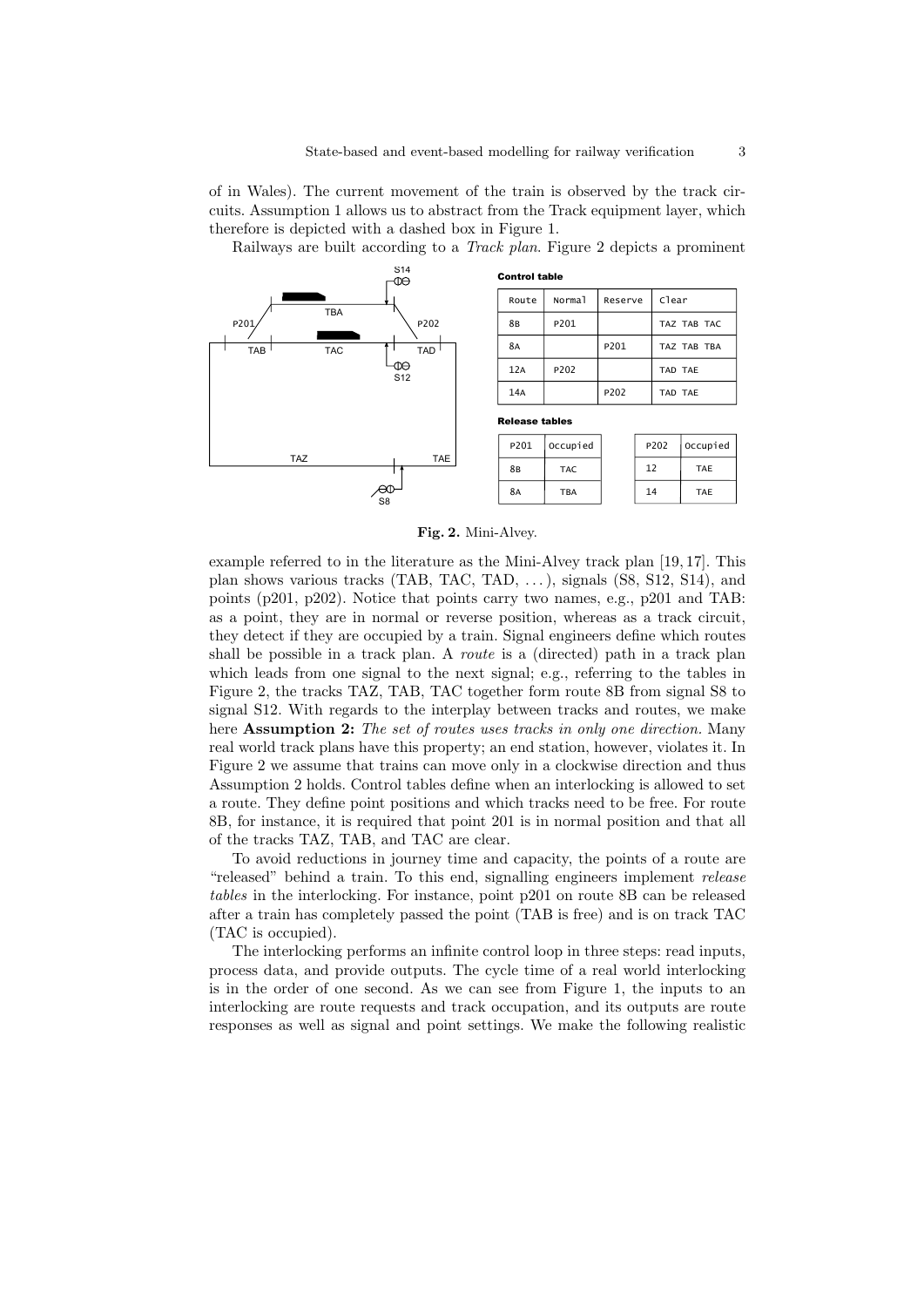Assumption 3: *There is at most one route request per cycle.* In its processing phase, an interlocking releases points according to Figure 3, deals with a potential

Input: Track occupation Output: Release locks of points foreach *point p* do foreach *set route R* do if *all tracks are free/occupied as required by release table of p* then Remove *R* from *locks*(*p*); end end



route request according to the algorithm in Figure 4 and sets all signals to red if



Fig. 4. Route requests.

a condition of their control table is not true. Note that there can be more than one green signal, and a train might not move onto its set route from one cycle to the next. In the Mini-Alvey, however, this is not the case: the routes 8A and 8B as well as the routes 12A and 14A exclude each other; with two trains on different routes, there is as most one green signal possible.

With regards to an interlocking system, *Safety* means:

Collision-freedom There are no collisions.

No-moving-points Trains are not derailed by moving points under them.

No-incorrect-set-points Trains are not derailed by moving onto points that are not set for them.

Correct-speed Trains are not derailed due to too high speed, e.g., in a curve.

*Liveness* on the other hand means:

Progress It is always the case that some route can be set or a train can move.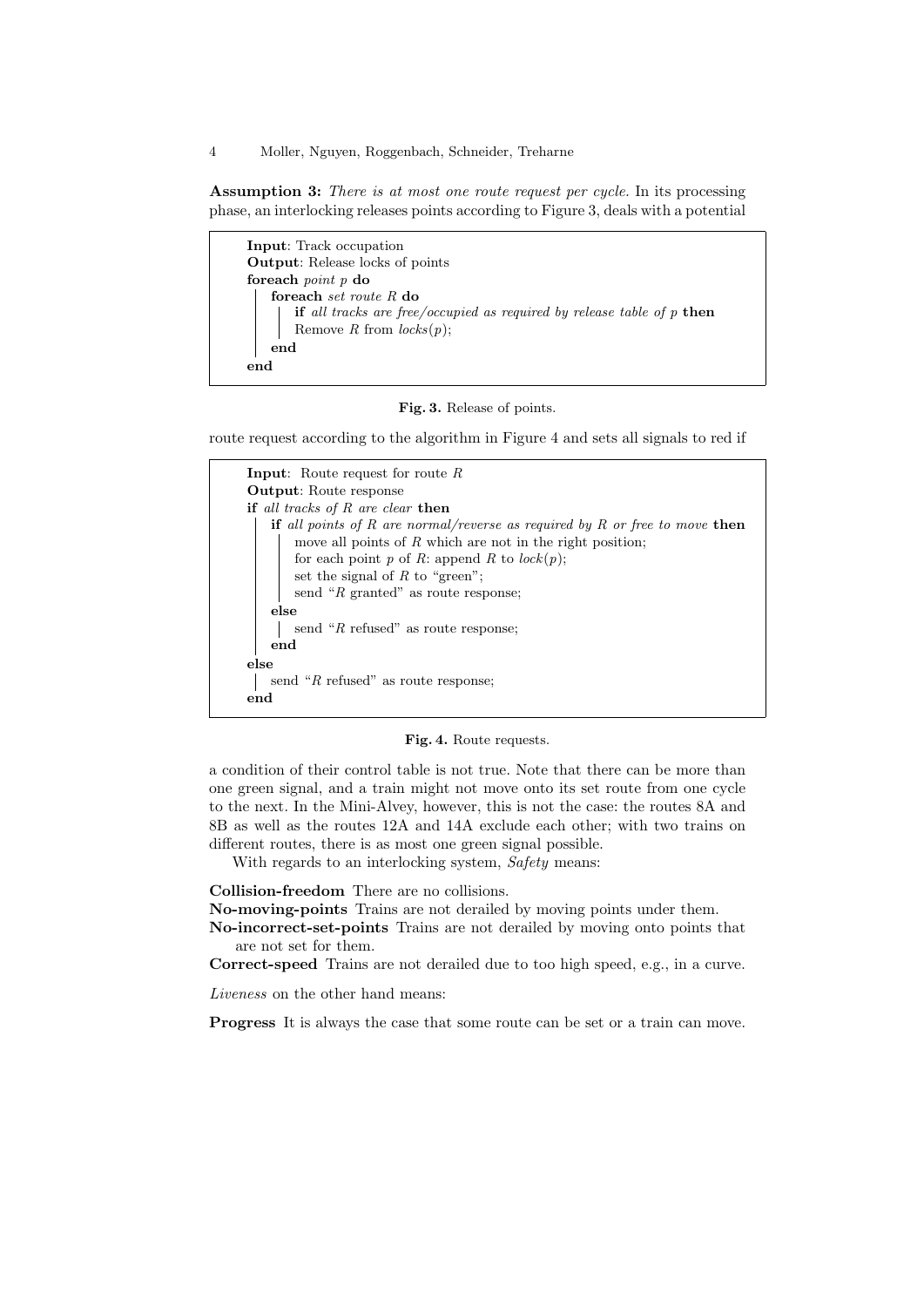#### 3 Event-based and state-based modelling

The information flow shown in Figure 1 suggests that railways should be modelled in an *event-based* way: the controller sends a request message to the interlocking to which the interlocking responds; the interlocking sends signalling information to the trains; and the trains inform the interlocking about their movements. The interlocking serves as the system's clock: messages can be exchange once per cycle.

The control and release tables as shown in Figure 2 as well as their processing described in Figures 3 and 4, however, suggest that railways should be modelled in an *state-based* way: if points are in a certain state and tracks are in the state "clear," then the signal controlling a route can be set to green; if some tracks are "clear" and others are "occupied," then the lock can be removed from a point.

The language CSP*||*B [16] caters to this hybrid nature of railways and allows one to build a natural mode which is accessible to the domain experts.

#### 3.1 A short introduction to CSP*||*B

CSP*||*B [16] provides a way of combining the process algebra CSP [8] with the B-Method [1]. CSP describes *processes* in terms of the patterns of events that they can perform, and provides several semantic models for reasoning about them. The B-Method describes components as *B machines* which manage state and provide operations for querying and changing the state.

CSP*||*B provides a way of putting B machines and CSP processes in parallel. This is done by synchronising B operations of the form  $y \leftarrow a(x)$  with CSP communication events of the form  $a!x?y$ , and allowing values x and y to pass between them on channels. In particular, the CSP process enforces the order in which operations of the B machine are allowed to occur. By considering B machines as CSP processes, CSP B treats parallel combinations of CSP processes with B machines in a semantically well-founded way. This approach allows state information to be handled by the B machine, while event behaviour is captured by the CSP process.

#### 3.2 Modelling aims

Our modelling principles aim to achieve:

- a model that is traceable to the informal domain description. This will enable us to review that essential properties of a railway system are not omitted;
- a model that can easily cater for more complex railway systems, e.g., for more complex driving rules;
- a generic architecture for modelling the railway domain that can be instantiated with particular track plans. This will enable us in future to verify general results about railway models;
- events (and operations) in the model that clearly reflect the algorithms of an interlocking cycle. This will ensure that it should be easy to switch between the real world and the model world.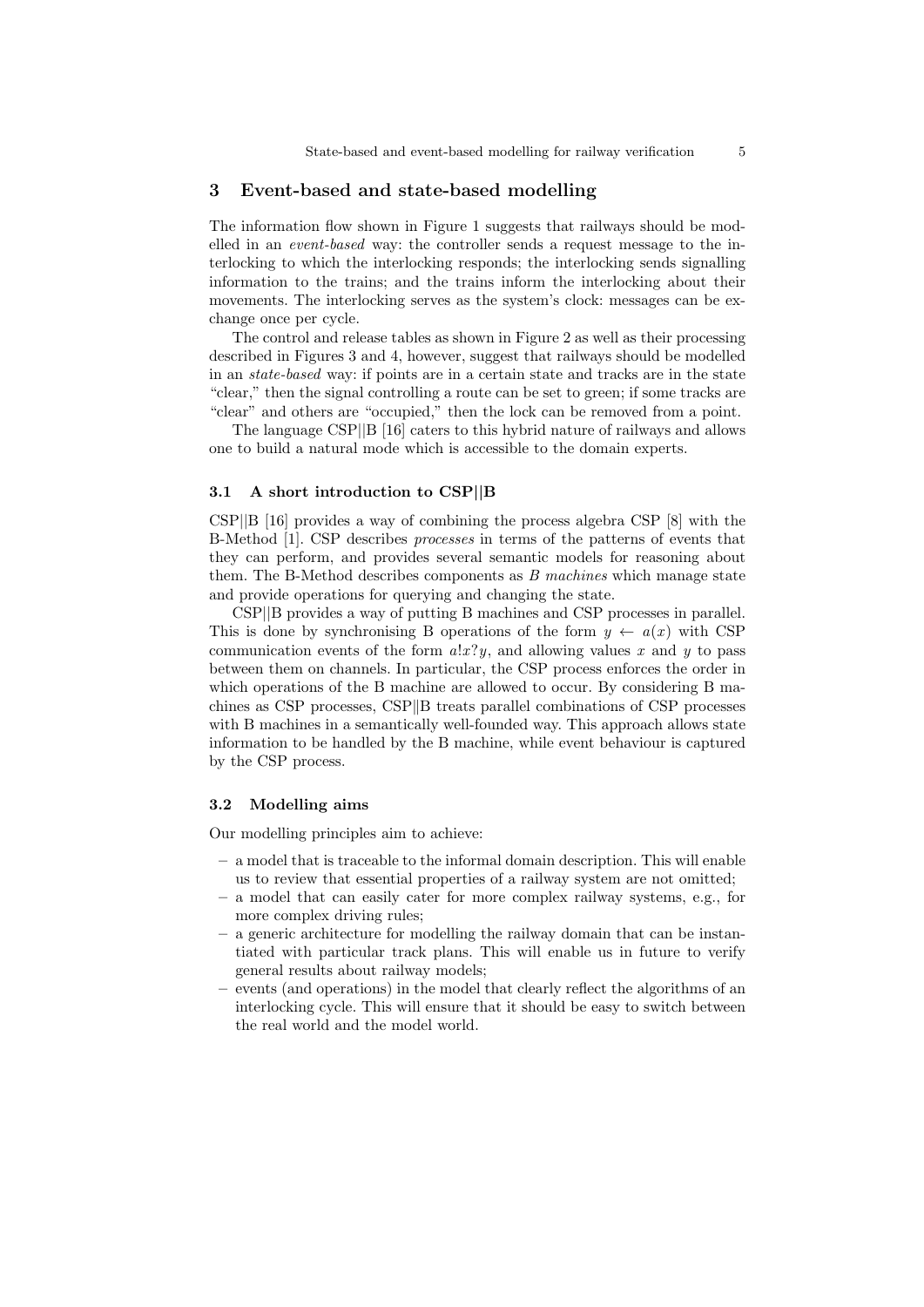$RW\_CTRL = \Box$ <sub>reROUTE</sub> (*request*! $r \rightarrow RW\_CTRL$ ) *TRAIN CTRL*(*t, currp*)  $= nextSignal!t$ ?*s*  $\rightarrow$ if  $(s == none or s == green)$  ${\bf then}$   $(move. t. currp?newp \rightarrow TRAIN\_CTRL(t, newp))$  $\Box$  $stay.t. \textit{currp} \rightarrow \textit{TRAN\_CTRL}(t, \textit{currp})$  $else$   $stay$ *t.currp*  $\rightarrow$   $TRAIN\_CTRL(t, currp)$ *ALL TRAINS*  $=\Box$ <br> $_{t1\in TRACK}$  enter.albert.t1  $\rightarrow$  $\overline{\big(\Box_{t2 \in \text{diff}(\text{TRACK}, \text{exclude}(t1))} \text{ enter}. \text{bertite}. t2 \rightarrow}$ (*TRAIN CTRL*(*albert, t*1) *||| TRAIN CTRL*(*bertie, t*2)))  $CTRL = (enter? t? p \rightarrow enter? t? p \rightarrow RW\_CTRL)$  ... *ALL\_TRAINS* 

Fig. 6. CSP control processes for Controller and Trains.

#### 3.3 A CSP*||*B model

The architecture of our model<sup>4</sup> is depicted in Figure 5. CSP is used to describe the driving rules of trains in order to control their movement and enable the Controller to issue route requests. The B part models the impact of the current movement of trains on the track equipment and focuses on interlocking.

Figure 6 illustrates the CSP that uses the *RW CTRL* process to enable route requests to be made, whereas the *TRAIN CTRL* process deals with the permissible movement of a train depending on the aspect of the signal that is protecting the track in front of it. It captures the driving rule that a train (and hence a driver) shall stop at a red signal. If there



Fig. 5. CSP*||*B Architecture

is no signal protecting the track in front, then the train is free to move to the next appropriate track position. As we shall see later, this position will depend on the B model. The process *ALL TRAINS* enables us to initially place trains on any track in a way that preserves safety. This representation is entirely appropriate for a closed system of tracks. In this paper we focus on simply placing two trains, namely *albert* and *bertie*, after which we can model the servicing of route requests and explore their behaviour.

<sup>4</sup> CSP*||*B Mini-Alvey model download: http://www.csp-b.org/fm2012-mini-alvey.zip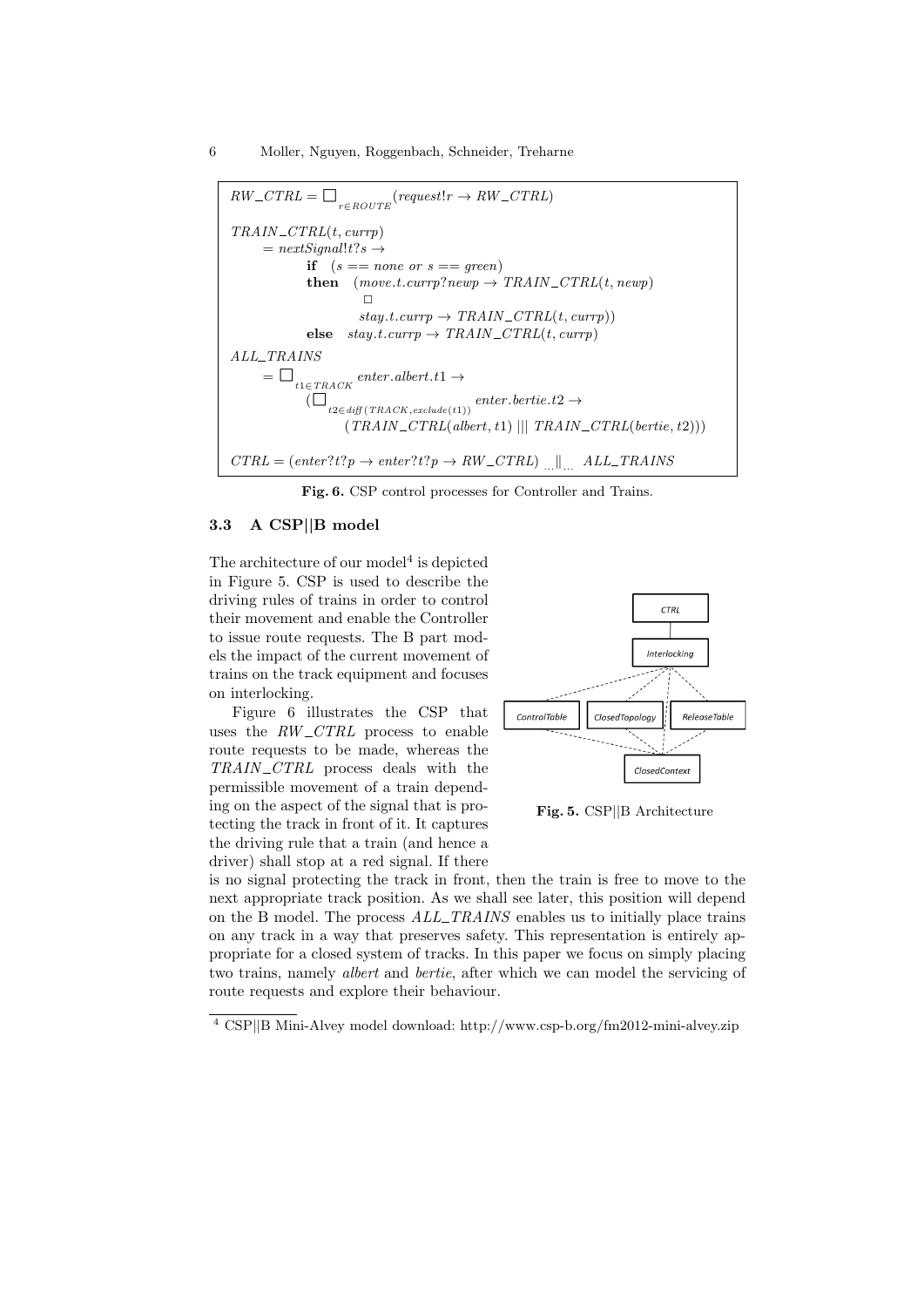In the B model the generic architecture of a track plan is represented in three static machines: *ControlTable*, *ClosedTopology* and *ReleaseTable*, which are instantiated for the Mini-Alvey. The associated datatypes for the elements within a track plan are defined in a fourth static machine, *ClosedContext*, e.g., tracks have set definitions as shown in Figure 7. We specifically include the

| $TRACKSTATUS = \{ occ, empty \}$ $\wedge$                         |  |
|-------------------------------------------------------------------|--|
| $ALLTRACK = \{TAZ, TAB, TAC, TAD, TAE, TBA, nullTrack\}$ $\wedge$ |  |
| $TRACK = ALLTRACK - \{nullTrack\}$ $\wedge$                       |  |
| $ASPECT = \{ red, green, none\}$ $\wedge$                         |  |
| $SIGNALSTATUS = ASPECT - \{none\}$                                |  |

Fig. 7. Datatype definitions for tracks defined in *ClosedContext*.

*nullTrack* in order to be able to identify the derailment of a train.

The *ControlTable* machine splits up modelling the control table into two relations and a function, as shown in Figure 8; these are also instantiated for

```
normalTable \in ROUTE \leftrightarrow POINTS \quad \landreverseTable \in ROUTE \leftrightarrow POINTSclearTable \in ROUTE \rightarrow \mathbb{P}(TRACK) ^
    lockTable \in ROUTE \leftrightarrow POINTS \quad \wedgeclearTable = {BB \rightarrow {TAZ, TAB, TAC}, AS \rightarrow {TAZ, TAB, TBA},A12 \rightarrow \{TAD, TAE\}, A14 \rightarrow \{TAD, TAE\}\}
```
Fig. 8. Control table information defined in *ControlTable*.

a particular track plan, e.g., see the instantiation of clearTable<sup>5</sup>. Additionally, we relate which points would need to be locked for a particular route. The way we have modelled this allows us to distinguish between points being locked by more than one route, which will be useful when modelling railway systems that contain double junctions.

The *ReleaseTable* machine models a relation, shown in Figure 9, which rep-

$$
releaseTable \in TRACK \leftrightarrow (ROUTE * POINTS) \land \nreleaseTable = \{ TBA \mapsto (A8, p201), TAC \mapsto (B8, p201), \nTAE \mapsto (A12, p202), TAE \mapsto (A14, p202) \}
$$

Fig. 9. Definitions from *ReleaseTable*.

resents the release tables, stating which locks can be released when a particular track is occupied.

The *ClosedTopology* machine models which signals are associated with a route, the track where a signal is situated, the track where points are situated and relations between tracks and possible successor tracks. For example, Figure 10 illustrates the relation *homeSignal* and instantiates it for the Mini-Alvey

<sup>5</sup> In ProB [12] *8A* is represented as *A8* since ProB does not allow names to begin with a numeral.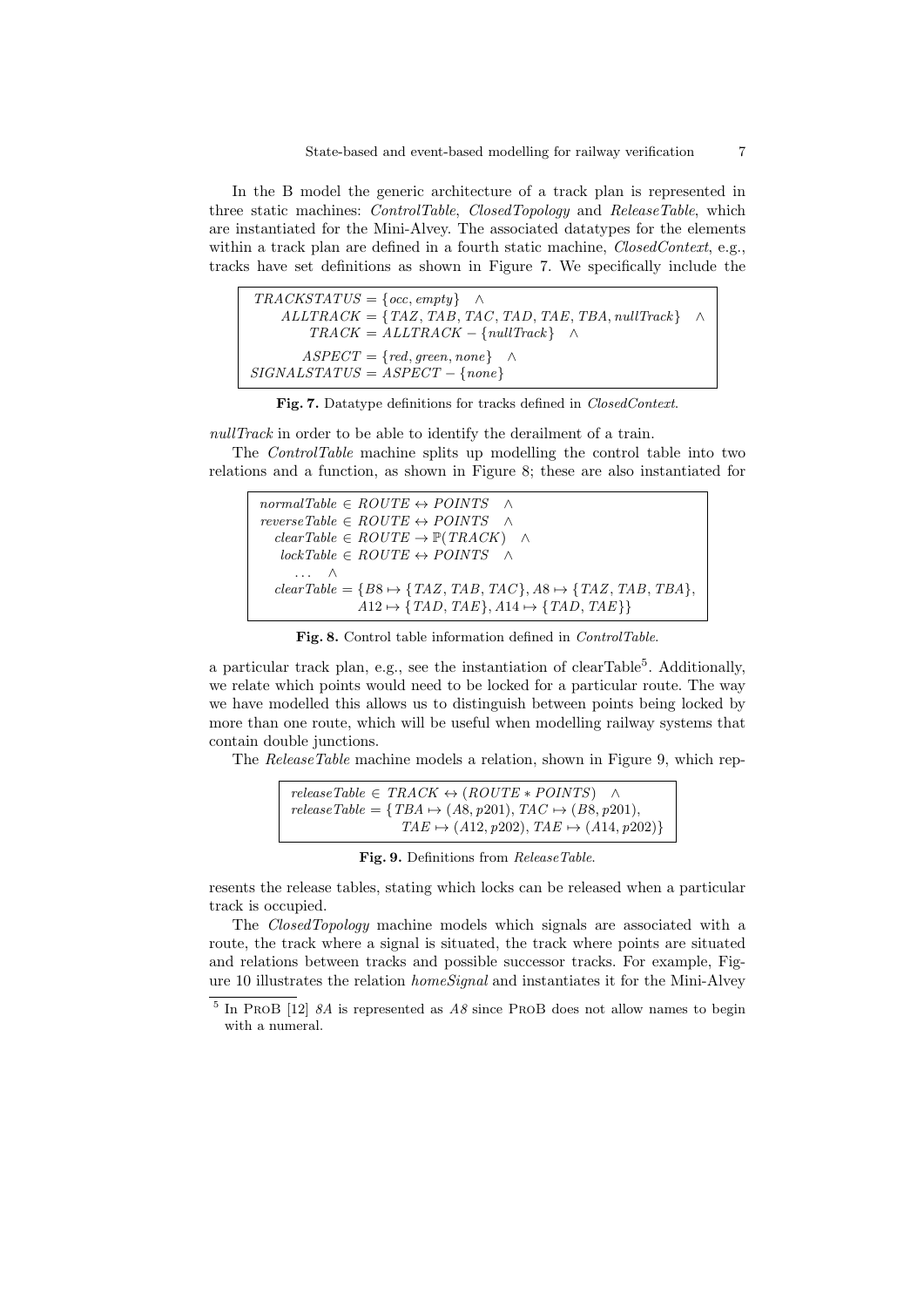$signal \in ROUTE \rightarrow SIGNAL \quad \land$  $signal = \{(A8 \rightarrow S8), (B8 \rightarrow S8), (A12 \rightarrow S12), (A14 \rightarrow S14)\}$  ^  $homeSignal \in SIGNAL \rightarrow TRACK$   $\wedge$  $homeSignal = \{(S12 \rightarrow TAC), (S14 \rightarrow TBA), (S8 \rightarrow TAE)\}$  $next \in TRACK \leftrightarrow TRACK \sim$  $next = \{(TAZ \rightarrow TAB), (TAB \rightarrow TAC), (TAB \rightarrow TBA), (TAC \rightarrow TAD)\}$  $(TBA \rightarrow TAD)$ ,  $(TAD \rightarrow TAE)$ ,  $(TAE \rightarrow TAZ)$ }

Fig. 10. Definitions from *ClosedTopology*.

example stating the signal *S8* is associated with route *8B* and that it is situated on track *TAE*. The topology also provides all possible pairs of tracks and their successor tracks, thus capturing Assumption 2. In the model we provide further distinction by identifying those successor tracks that are static and the dynamic successor tracks that are dependent on the point positions (we omit the details here for brevity).

The *Interlocking* machine is the dynamic machine that captures information about track occupation using sets, and the *pos* function models the location of trains on tracks. This is an important function, as its specification as a partial injective function  $TRAIN \rightarrow TRACK$  captures the safety requirements: a collision (two trains on the same track) violates the injective nature of this function. Furthermore, a derailment violates the requirement that the range of *pos* is contained in *TRACK*, since a derailment results in a train being on the *nullTrack*, and  $nullTrack \notin TRACK$ .

The machine also captures information about signal settings using the function *signalStatus* and point settings using the sets: *normalPoints* and *reverse-Points*. Additionally, the current locks on points are modelled using *currentLocks* and is a subset of all those that were identified as possible locks in *ControlTopology*. The machine also captures the current information about successor tracks through the function *nextd* which is dependent upon the position of the points and is a subset of *next* from *ControlTopology*. Figure 11 illustrates the invariant

$$
emptyTracks \subseteq TRACK \quad \land
$$
  
occupiedTracks \subseteq TRACK \quad \land  
emptyTracks \cap occupiedTracks = \emptyset \quad \land  

$$
pos : TRAIN \nleftrightarrow TRACK \quad \land
$$
  
signalStatus \in SIGNAL \rightarrow SIGNALSTATUS \quad \land  
normalPoints \subseteq POINTS \quad \land  
reversePoints \subseteq POINTS \quad \land  
normalPoints \cap reversePoints = \emptyset \quad \land  
normalPoints \cup reversePoints = POINTS \quad \land  
currentLocks \in ROITE \leftrightarrow POINTS \quad \land  
currentLocks \subseteq lockTable \quad \land  
nextd \in TRACK \nleftrightarrow TRACK \quad \land  
nextd \subseteq next

Fig. 11. Invariant from *Interlocking*.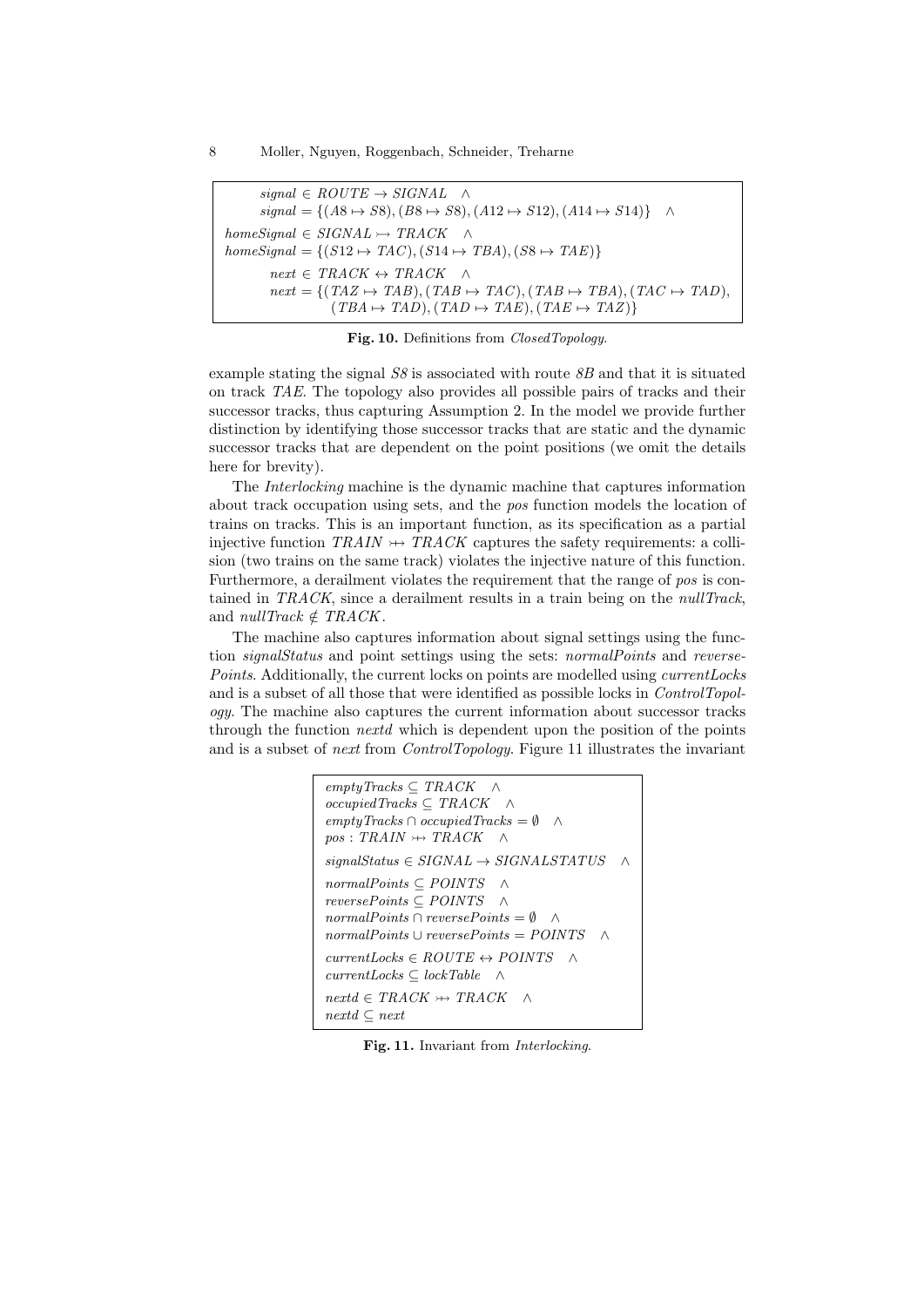associated with this state. The initial state of the model sets all tracks to being empty, all signals to red, all points to the normal position and no locks are made on points.

This dynamic state and the constant information from all the other machines are then updated and queried, respectively, in the operations of the *Interlocking*. In this model the operations are precisely the events that were identified in the CSP control process *CTRL*. In CSP*||*B in general, this 1-1 relationship between operations and events need not exist. The algorithm for releasing points is reflected in the *move* operation. We focus on the *request* and *nextSignal* operations in Figures 12 and 13, respectively.

```
bb \leftarrow request(root) =PRE route \in ROUTE
THEN
     are the tracks for a route empty *\mathbf{F}((clearTable(root) \subseteq emptyTracks))THEN
     LET unlockedPoints BE
       unlockedPoints = POINTS - ran(currentLocks)IN
          are all points in right position or unlocked */\textbf{IF }((normalTable[route] \subseteq normalPoints \cup unlockedPoints) \wedge \ (reverseTable[route] \subseteq reversePoints \cup unlockedPoints))THEN
          LET np, rp BE
           n_p = (normalPoints normalTable[route]) - reverseTable[route] \wedge\hat{r} = (reversePoints reverseTable[route]) - normalTable[route]IN
            /* move points on the route that need to be moved */normalPoints := np \mid \midreversePoints := rp ||
            /* for each point p of route, lock p */currentLocks := currentLocks \cup (route \leq lockTable) ||/* set signal of route to green */signalStatus(signal(route)) := green ||
              grant the request *\phib \phi := true ||
            /* update topology, next track position might have changed because point changed*/
            nextd := staticNext \cup dynamicNext[(np * {normal} \cup rr * {reverse})]END
        ELSE
         bb := false /* refuse request */
       END
     END
   ELSE
    bb := false /* refuse request */
   END
END
```
Fig. 12. *request* operation from *Interlocking*.

A route request *r* is made by the *RW CTRL* and this becomes the input *route* to the corresponding B operation. The operation is responsible for providing the appropriate boolean route response, *bb*, adopting the algorithm in Figure 4. For example, in a scenario where a request for route 8*B* was being made in the state  $\{TAZ, TAB, TAC\} \in emptyTracks$ , the conditional would be true and the operation would proceed with the algorithm and signal *S*8 would be set to green. In addition to the route request algorithm itself, the B operation must also keep the current topology of the network up-to-date by updating the *nextd* state.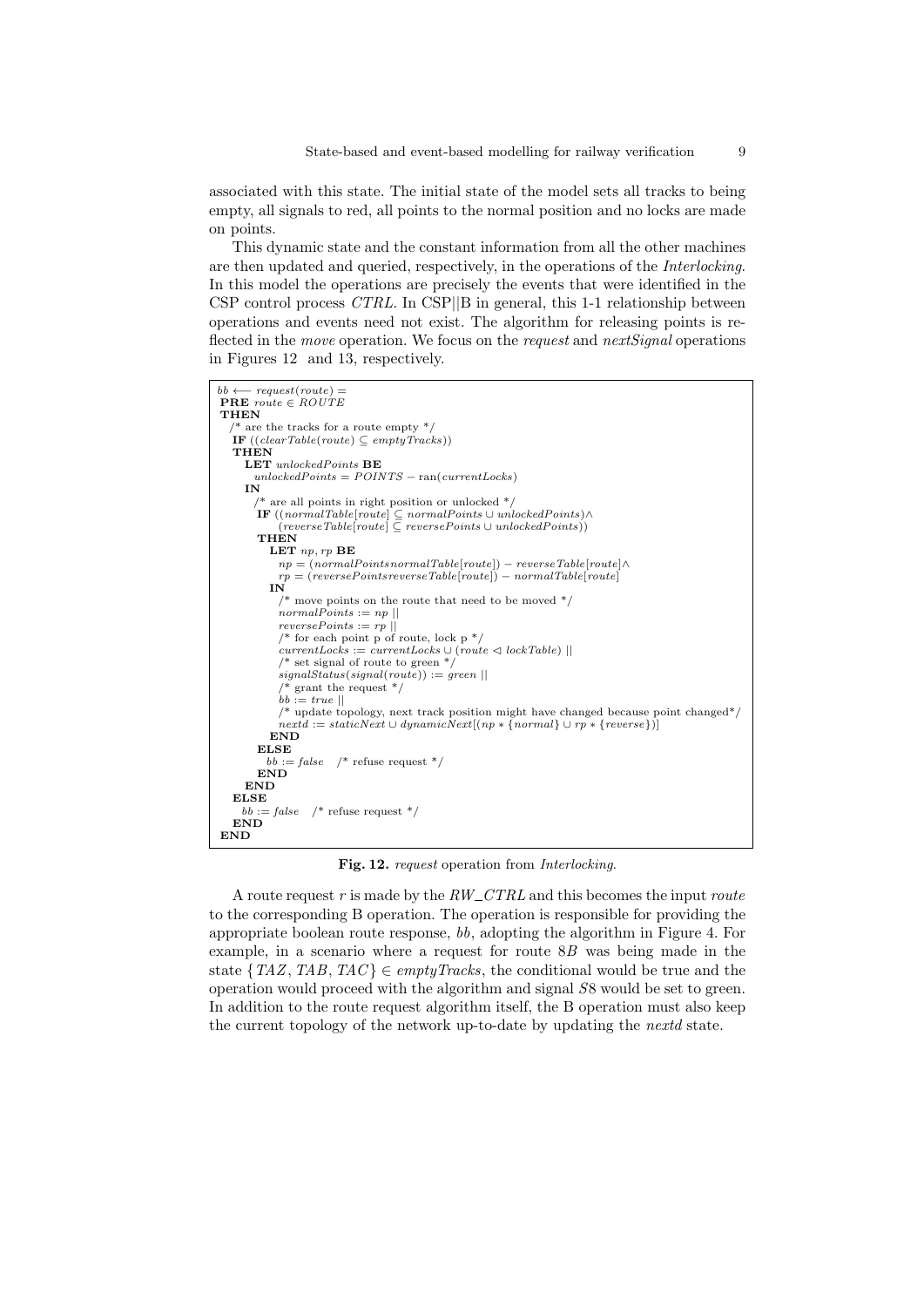10 Moller, Nguyen, Roggenbach, Schneider, Treharne

```
s \longleftarrow nextSignal(t) =PRE t \in \text{TRAIN} \land t \in \text{dom}(pos)THEN
   IF pos(t) \notin \text{ran}(homeSignal)THEN
    s := none
   ELSE
    s := signalStatus(homeSignal^{-1}(pos(t)))END
END
```
Fig. 13. *nextSignal* operation from *Interlocking*

The *nextSignal* operation enables the signal aspect controlling the next move of a train, *t*, which is on a track, to be output as the parameter *s*, which is provided as an input to the *TRAIN CTRL* process. For example, suppose *bertie* was on track *TAE* then evaluating *signalStatus*(*homeSignal*<sup>-1</sup>(*TAE*)) returns its current value which will be either *red* or *green*.

## 4 Verification of CSP*||*B model

Our CSP*||*B models can be verified using ProB [12] as it supports B models that are controlled by CSP controllers. In this section we illustrate the use of ProB to verify invariants in order to ensure safety (collision-freedom and no derailment). Invariant violations will enable us to identify errors in control tables and provide meaningful traces to demonstrate this violation. Additionally, we outline how model checking can be used in order to verify liveness. This approach to verification enables us to identify errors in release tables.

## 4.1 Safety Verification

In the *Interlocking* machine we captured the notion of safety using the *pos* function in an invariant. The following four scenarios illustrate how we may check the model with respect to this invariant.

B model only: Using ProB we performed an invariant check, which means that all states of the *Interlocking* machine are explored. ProB provided the following counter-example trace which leads to violation of the invariant (collision):

h*enter .albert.TAZ, enter .bertie.TAB, move.albert.TAZ.TAB*i

The B model alone does not place any constraints on train moves and therefore it is no surprise that a collision occurs. In this case, *albert* moved through a red light to collide with *bertie* on *TAZ*.

CSP*||*B model: The same invariant check was performed on the *Interlocking* as controlled by the *CTRL* resulting in *all* nodes being checked; no invariant violations were found. In this case the train driving rules ensure that collisions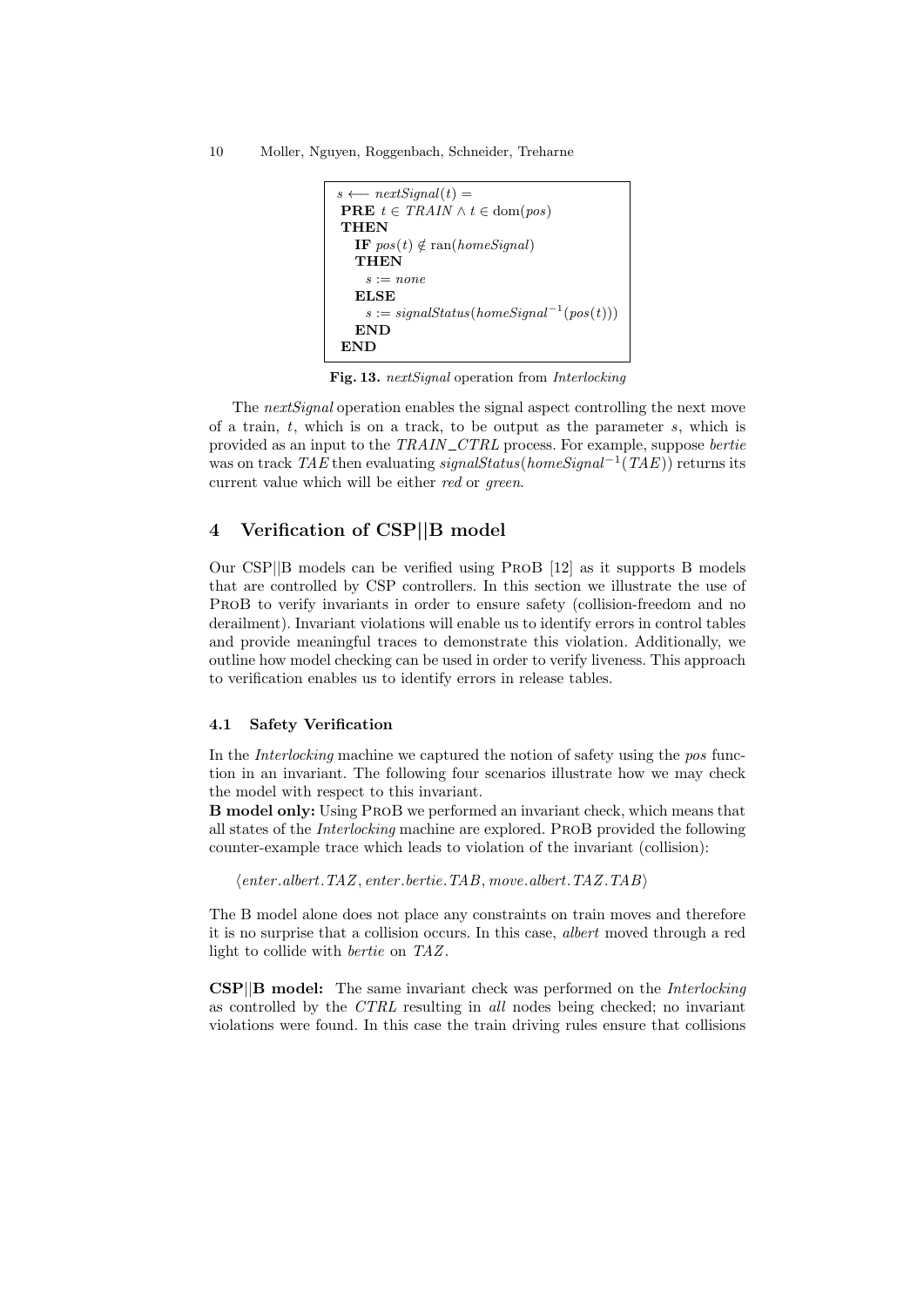do not occur.

CSP*||*B model with faulty clear tracks for a route in control table: Suppose the control table is adjusted to contain the following mistake (i.e. *TAB* is omitted from the tracks that should be clear to grant route 8*B*):

$$
clearTable = \{B8 \mapsto \{TAZ, TAC\}, A8 \mapsto \{TAZ, TAB, TBA\}, A12 \mapsto \{TAD, TAE\}, A14 \mapsto \{TAD, TAE\}\}\
$$

Then the following trace is produced automatically as a counter-example:

h*enter .albert.TAB, enter .bertie.TAE, request.B*8*.true, nextSignal.bertie.green, move.bertie.TAE.TAZ, nextSignal.bertie.none, move.bertie.TAZ.TAB*i

This leads to a collision of the two trains on *TAB*. Since *clearTable*(*B*8) does not take *TAB* into account, the fact that *albert* is already on *TAB* is ignored. Consequently, as both *TAZ* and *TAC* are not occupied, the route is granted, then signal *S*8 is set to green and this enables *bertie* to make the moves which lead to the collision.

CSP*||*B model with faulty points in control table: If the control table contains a mistake on the directions of points, then this may also impact on safety. For example, suppose *p*202 is the wrong way around in the control table:

 $normalTable = \{B8 \mapsto p201, A14 \mapsto p202\}$  ^ *reverseTable* =  ${AB \mapsto p201, A12 \mapsto p202}$ 

Then the check yields the following counter-example trace showing the derailment of *bertie*:

h*enter .albert.TAB, enter .bertie.TBA, request.A*14*.true, nextSignal.bertie.green, move.bertie.TBA.nullTrack*i

This demonstrates a violation of the safety requirement no-incorrect-set-points.

### 4.2 Towards Liveness Verification

In addition to checking safety, ProB supports the analysis of models with respect to liveness properties expressed either as LTL formulae or as deadlock-freedom checks: that some progress can be made from any reachable state.

In our model, deadlock-freedom is not sufficient to ensure real progress, since the models have some transitions that correspond to no progress: rejected route requests *request.r .false* or red signals and stationary trains *nextSignal.t.red* and *stay.t.p*. ProB will report that the model is deadlock-free even when only those events are possible.

To check for the progress property, we must consider the model without those events. To do this, we first block the occurrence of the non-progressing events in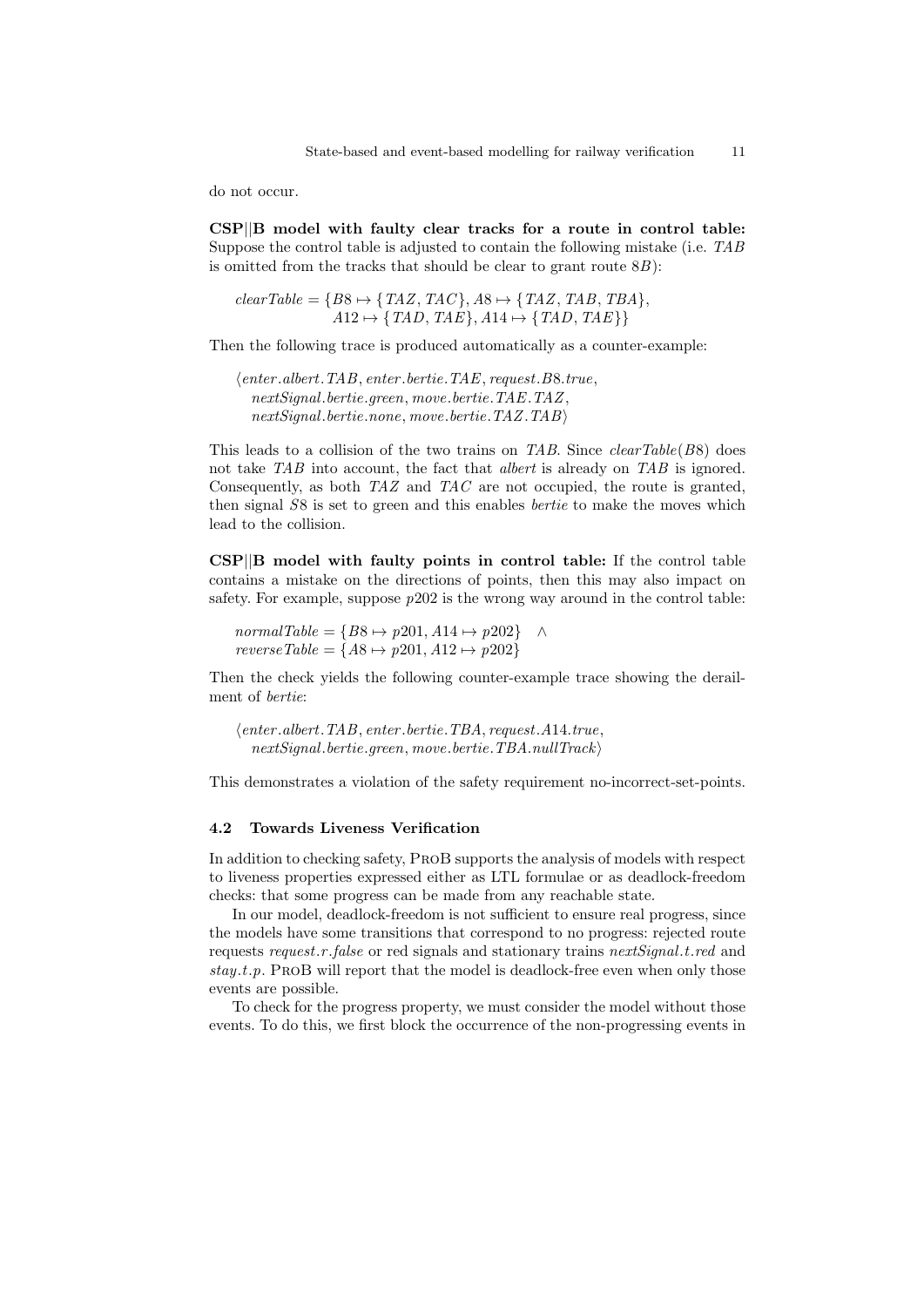the model, and then check for deadlock-freedom. This restriction on the model is captured as a parallel combination on the controller which is expressed as follows:

 $CTRL$   $\ldots$   $\vert$  { $\vert$ *request.r.false.stay.nextSignal.t.red*}  $STOP$ 

We check two scenarios with respect to deadlock-freedom under this controller:

CSP*||*B restricted model: ProB checks *all* states and confirms that the model is deadlock-free. This means that at any stage either a route can be allocated, or a train can progress, which gives the progress property.

CSP*||*B restricted model with faulty release table: If the release table contains the mistake that  $TBA \mapsto (A8, p201)$  is omitted, so the lock  $(A8, p201)$ will not be released, then we might expect some additional blocking behaviour. The erroneous released table is as follows:

$$
releaseTable = \{ TAC \rightarrow (B8, p201), TAE \rightarrow (A12, p202),TAE \rightarrow (A14, p202) \}
$$

In this case ProB automatically finds the trace that leads to a deadlock:

h*enter .albert.TAC , enter .bertie.TAE, request.A*8*.true, nextSignal.bertie.green, move.bertie.TAE.TAZ, request.A*12*.true, nextSignal.bertie.none, move.bertie.TAZ.TAB, nextSignal.Albert.green, nextSignal.bertie.none, move.bertie.TAB.TBA, move.albert.TAC .TAD, nextSignal.albert.none, move.albert.TAD.TAE*i

This leads to a situation where *albert* is on *TAE*, *bertie* is on *TBA*, but no route is available, and both trains are at red lights. In particular, route *B*8 is not available (even though the tracks are clear) as *p*201 is locked with (*A*8*, p*201).

## 4.3 Evaluation

We evaluate our model with respect to the aims listed in Section 3.2. With respect to traceability, the responsibility of the CSP and B is clear: the CSP is responsible for the controller and for the train driving rules, and the B is responsible for the interlocking. The particular track plan is explicit in the four B static machines. The two safety properties checked in this paper are directly represented within B invariants in the model. Verification of the liveness property is achieved as a deadlock-freedom check. It is clear where these checks are performed, providing traceability. The structure of the model is sufficiently generic to allow more complexity in the railway system. More complex driving rules can be captured within the CSP. More complex interlocking rules and track plans can be captured simply by changing the static B machines. The model can also be generalised to handle open track plans (with entry and exit tracks), and crossings. Finally, we see that the events and the operations of the model clearly reflect the information flow of Figure 1 and the interlocking cycle.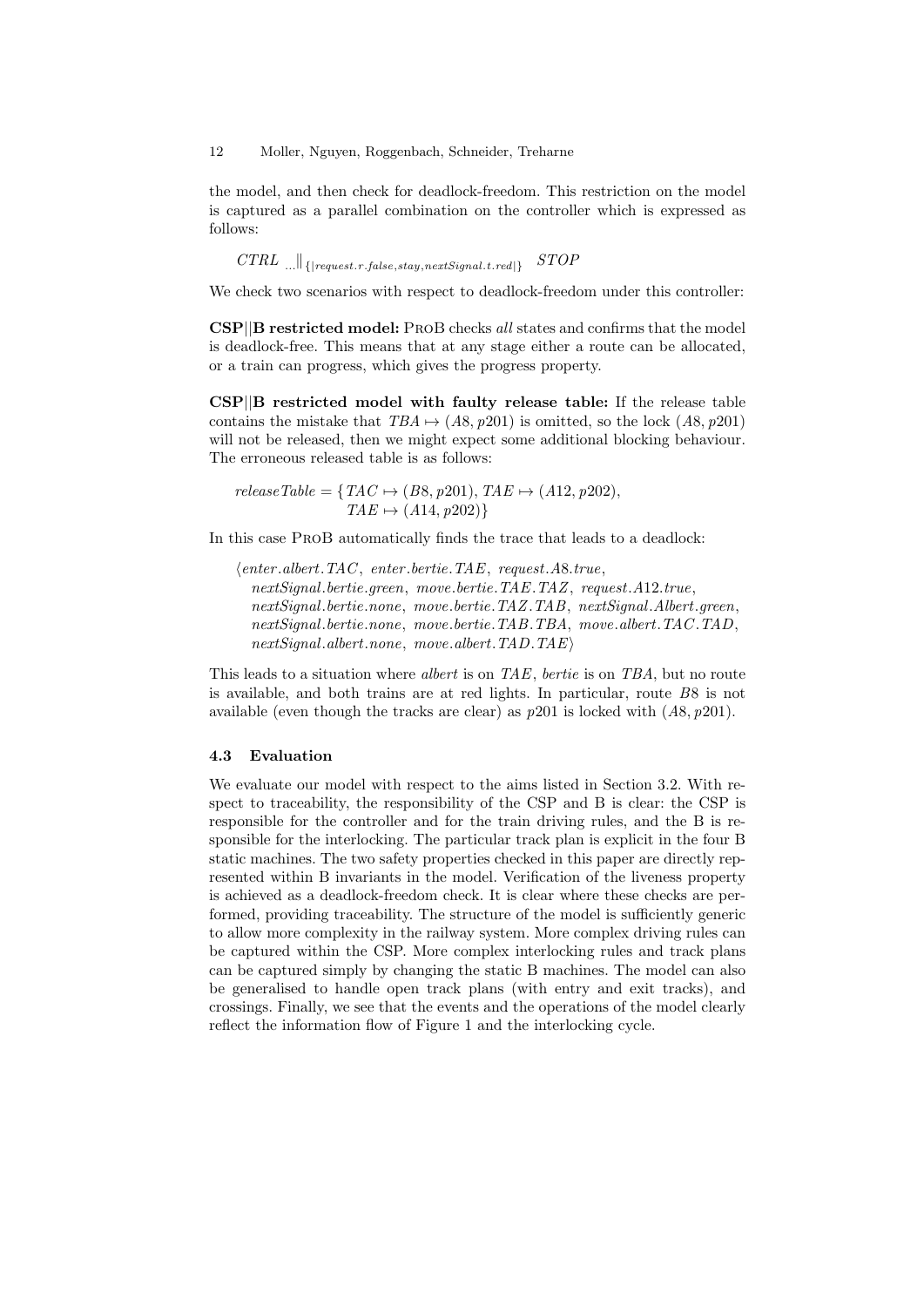### 5 Related Work

Our work builds upon prior approaches to the modelling and verification of railways. [3, 13] are prominent examples from the B community, [17, 14] are classical contributions from process algebra, [7, 11] use techniques from Algebraic Specification. On a lower abstraction layer [6, 10] verify the safety of interlocking programs with logical approaches. Our modelling is most related to Winter's approach in CSP [18] and Abrial's modelling in Event-B [2]. In the following we briefly discuss their respective approaches and the manner in which we consider our approach to succeed in combining the successful aspects of these whilst avoiding their perceived deficiencies.

### 5.1 Event-based modelling in CSP

In cooperation with Queensland Rail, Australia, as industrial partner, Winter [18] presents a generic, event-based railway model in CSP as well as generic formulations of the two safety properties Collision Freedom and NoMoving-Points. Parts of the modelling are demonstrated by taking the track plan of the Mini-Alvey from Figure 2 as an example. If a safety property is violated, the model-checker FDR [4] provides counter-example traces in a format accessible to railway engineers.

Winter distinguishes between the static and dynamic parts of the system. The static part consists of data describing all model-specific elements, namely of a representation of the track plan and of several relations derived from the control tables. The dynamic part consists of CSP processes which encode the general behaviour of trains, points, signals, routes etc. This behaviour is encoded in events which – to a certain extent – appear in the information flow depicted in Figure 1. Control is decentralized. Consequently, testing if conditions hold are encoded via synchronizations: checking if a route can be set is encoded as a synchronization of trains; the driving rule stipulating that a train stops at a red signal is encoded as a synchronization between a train and a signal; etc.

Overall, this leads to a generic architecture and a natural representation of two safety properties. Thanks to the event-based approach it is possible to provide informative counter-example traces. Traceability, however, is limited. There are relations in the model *derived* from the control table. Thus, for example, the driving rule "trains stop at a red signal" is distributed over different parts of the model: it is a consequence of (1) the fact that the event "move to the first track protected by a signal" belongs to a specific synchronziation set and (2) a red signal does not offer this event. The model has no interlocking cycle.

In a follow-up publication [19], railways are modelled with Abstract State Machines (ASM) and the CSP modelling from [18] is dismissed. It is stated that the formal ASM model "is easier to read and understand" than the corresponding CSP model [19]. The counter-examples presented in [19], however, lack the elegance of the previous approach.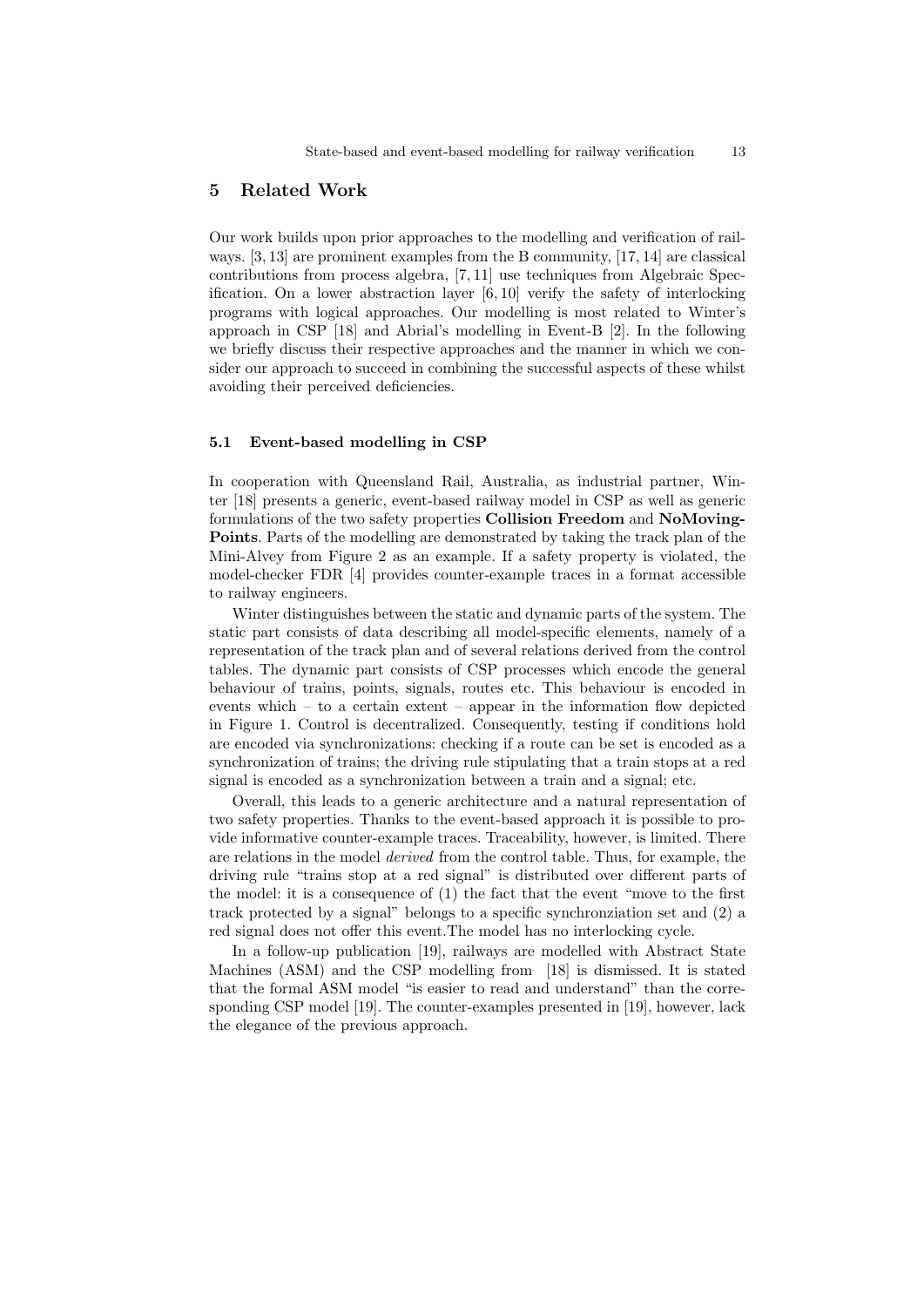#### 5.2 State based modelling in Event-B

Chapter 17 of the book by Abrial [2] gives an excellent detailed description and analysis of the railway domain, deriving a total of 39 different requirements. One basic example of this is SAF-1: "A block be can be reserved for at most one route" (page 519). The presentation – though tailored towards the Event-B method – is in line with our Industrial partner's view. There are, however, differences when it comes to details of how interlockings are implemented.

The book presents a tower of four refinements of an initial Event-B specification; further refinements needed in order to finalize the model are left out. This tower builds up the railway domain in a step-by-step fashion; e.g., the second refinement introduces readiness for a route, the third speaks about green signals, the fourth introduces points. On each refinement level, various invariants are proven to hold. For example, it is shown that the initial model has the invariant  $\mathbf{inv0}\_3$ :  $rsrbl \in resbl \rightarrow resrt$ , that is, that the controller variable *rsrtbl* representing a reserved route of reserved blocks is a mapping from the set of reserved blocks *resbl* to the set of reserved routes *resrt*. It is then argued that the fact that this mapping is total implies the safety property SAF-1 above.

The modelling approach is generic, even though no concrete model is proven to be correct. Traceability in a tower of specifications can be complex for various reasons. For instance, a requirement can be the consequence of invariants from different levels. The relation between intended properties such as SAF-1 and the model remains an informal one. This is in contrast to other approaches (including Winter's and ours) which directly represent the intended property in the formal world and then prove that the modelled property is a mathematical consequence of the formal model. Furthermore, the approach is monolithic: behaviour is not attached to the different entities to which they relate. For example, the driving rule "Trains are supposed to stop at red signals" (ENV-13) is modelled together with the rule "A green signal turns back to red automatically as soon as the first block is made occupied" (ENV-15). It is not evident that a control cycle can be identified in this approach. In particular, it appears that train movements and changes of signals are synchronized (see event  $FRONT_MOVE_1$ , page 546). This is not the case with interlockings: (1) several trains can move during one cycle; (2) a particularly fast train might actually pass the first track protected by a signal before the interlocking is able to react.

## 6 Conclusions

Through our association with Invensys Rail, we are working towards deriving railway models which are formal and analysable by current verification technologies, yet are fully faithful; we do not want to hide the engineering understandings held by our industrial partners in clever abstract encodings. Despite being expressed in the mathematical language of formal methods, our models must be immediately understandable – and verifiable – by our industrial partners.

This has proven to be a challenge, as we find that the extant approaches to railway modelling have been hindered in this respect by the framework in which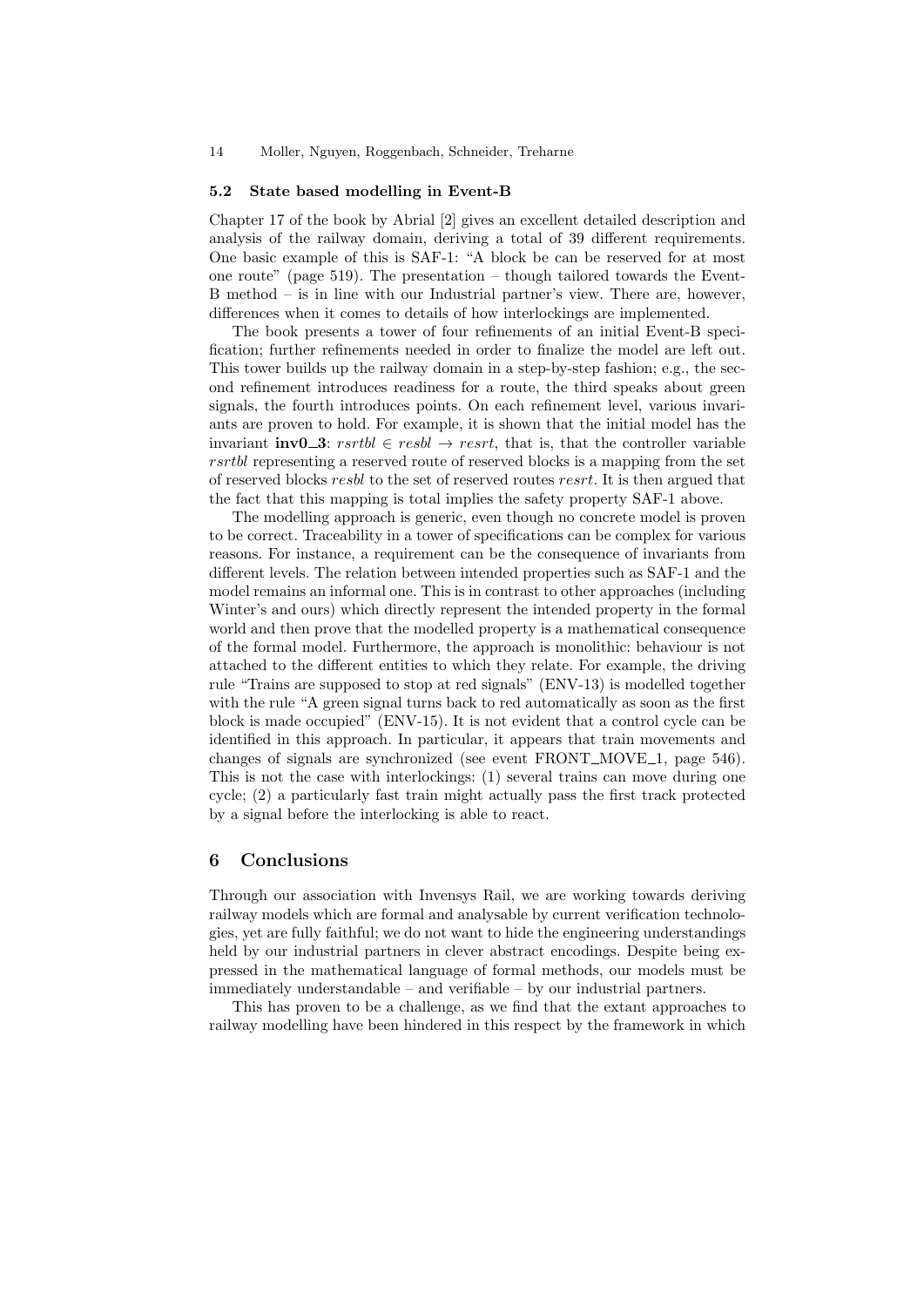they have been carried out. As explained above, modelling in the railway domain involves event-based components as well as state-based components. Using a solely-event-based framework or a solely-state-based framework succeeds in faithfully representing the relevant components, yet suffers in representing other components through encodings which – whilst clever feats of abstract modelling – are not easily appreciated by the working railway engineer.

In our future work we will develop and verify models based on open track plans and more complex interlocking rules. We will also consider refining the interlocking cycle so that train movement and the releasing of points can be modelled separately; this will involve interface refinement and require an extension to our existing CSP*||*B theory.

*Acknowledgement:* The authors would like to thank S. Chadwick and D. Taylor from the company Invensys Rail for their support and encouraging feedback.

## References

- 1. J.-R. Abrial. *The B-Book: Assigning Programs to Meanings*. Cambridge University Press, 1996.
- 2. J.-R. Abrial. *Modeling in Event-B*, chapter 17 Train System. Cambridge University Press, 2010.
- 3. J. Boulanger and M. Gallardo. Validation and verification of METEOR safety software. In *Advances in Transport Vol 7*. WIT Press, 2000.
- 4. FDR2. http://www.fsel.com/software.html.
- 5. J. Fiadeiro, 2012. Personal communication.
- 6. W. Fokkink and P. Hollingshead. Verification of interlockings: from control tables to ladder logic diagrams. In *Proceedings of FMICS'98*, pages 171–185, 1998.
- 7. A. E. Haxthausen and J. Peleska. Formal development and verification of a distributed railway control system. *IEEE Trans. Software Eng.*, 26(8):687–701, 2000.
- 8. C. A. R. Hoare. *Communicating Sequential Processes*. Prentice-Hall, 1985.
- 9. R. Jacquart, editor. *IFIP 18th World Computer Congress, Topical Sessions*, chapter TRain: The Railway Domain - A Grand Challenge. Kluwer, 2004.
- 10. P. James and M. Roggenbach. Automatically Verifying Railway Interlockings using SAT-based Model Checking. In *AVoCS'10*. EASST, 2011.
- 11. P. James and M. Roggenbach. Designing domain specific languages for verification: First steps. In *ATE-2011*. CEUR-WS.org, 2011.
- 12. M. Leuschel and M. Butler. ProB: an automated analysis toolset for the B method. *Int. J. Softw. Tools Technol. Transf.*, 10(2):185–203, Feb. 2008.
- 13. M. Leuschel, J. Falampin, F. Fritz, and D. Plagge. Automated property verification for large scale b models with prob. *Formal Asp. Comput.*, 23(6):683–709, 2011.
- 14. M. J. Morley. Safety in railway signalling data: A behavioural analysis. In *Proceedings of the 6th International Workshop on Higher Order Logic Theorem Proving and its Applications*, pages 464–474. Springer, 1993.
- 15. L. Paulson, 2012. Isabelle user-list.
- 16. S. Schneider and H. Treharne. CSP theorems for communicating B machines. *Formal Asp. Comput.*, 17(4):390–422, 2005.
- 17. A. Simpson, J. Woodcock, and J. Davies. The mechanical verification of solid-state interlocking geographic data. In *Formal Methods Pacific 97*. Springer, 1997.